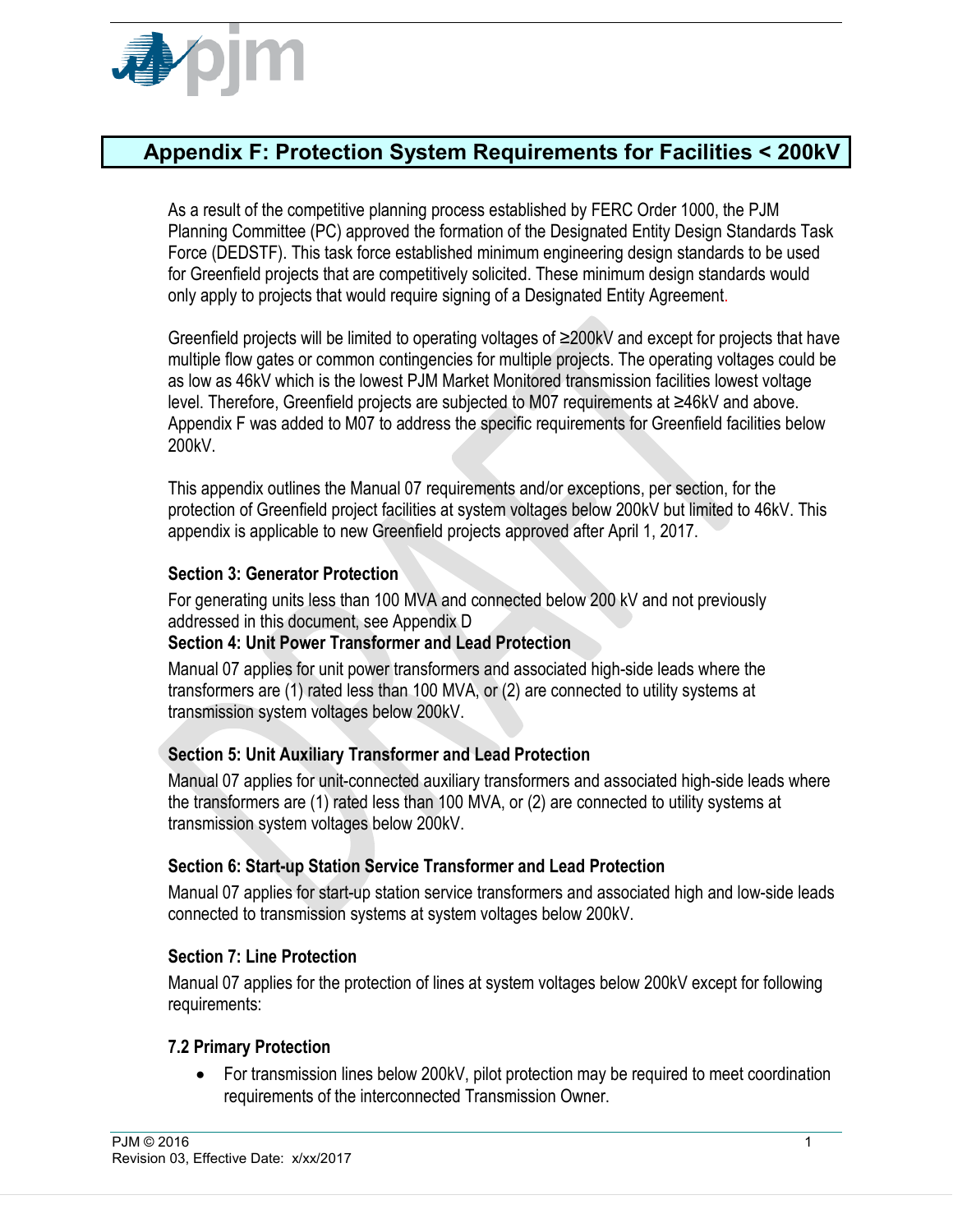

### **7.4 Restricted Ground Fault Protection**

• Not required for transmission lines below 200kV

### **7.5 Close-in Multi-Phase Fault Protection (Switch-Onto-Fault Protection)**

• Not required for transmission lines below **100kV**

### **Section 8: Substation Transformer Protection**

Manual 07 applies for the protection of substation transformers with high-side voltages of below 200kV except for following requirements:

### **8.1.4 Current Differential Zone Considerations**

• Not required for substation transformers with high-side voltages below 200kV

### **8.2 Isolation of a Faulted Transformer Tapped to a Line**

• As stated in Section 8, Manual 07 applies since bulk power lines operated below 300 kV may be tapped with the concurrence of the transmission line owner(s).

### **8.2.2 Protection Scheme Requirements**

• A device failure scheme for the fault interrupting device is not required for substation transformers with high-side voltages below 200kV.

### **8.3 Transformer Leads Protection**

• High and low side leads of transformers with high-side voltages below **100kV** must be protected by two independent schemes, only one of which must be high-speed. If the leads are included in a line protection zone, transformer lead protection is not required.

### **Section 9: Bus Protection**

• For the protection of substation buses at system voltages below **100kV**, one high speed protection scheme is required for protecting the bus. Remote or local protection is required as a backup. The schemes must utilize independent current and/or voltage sources and independently protected DC control circuits.

### **Section 10: Shunt Reactor Protection**

Manual 07 applies for the protection of shunt reactors at system voltages below 200kV.

### **Section 11: Shunt Capacitor Protection**

Manual 07 applies for the protection of shunt capacitors at system voltages below 200kV with the following exception:

#### **11.2 Unbalance Detection Scheme**

• For facilities below 200kV, one capacitor bank unbalance detection scheme must be installed.

#### **Section 12: Breaker Failure Protection**

Manual 07 applies for breaker failure protection at system voltages below 200kV with the following exception: